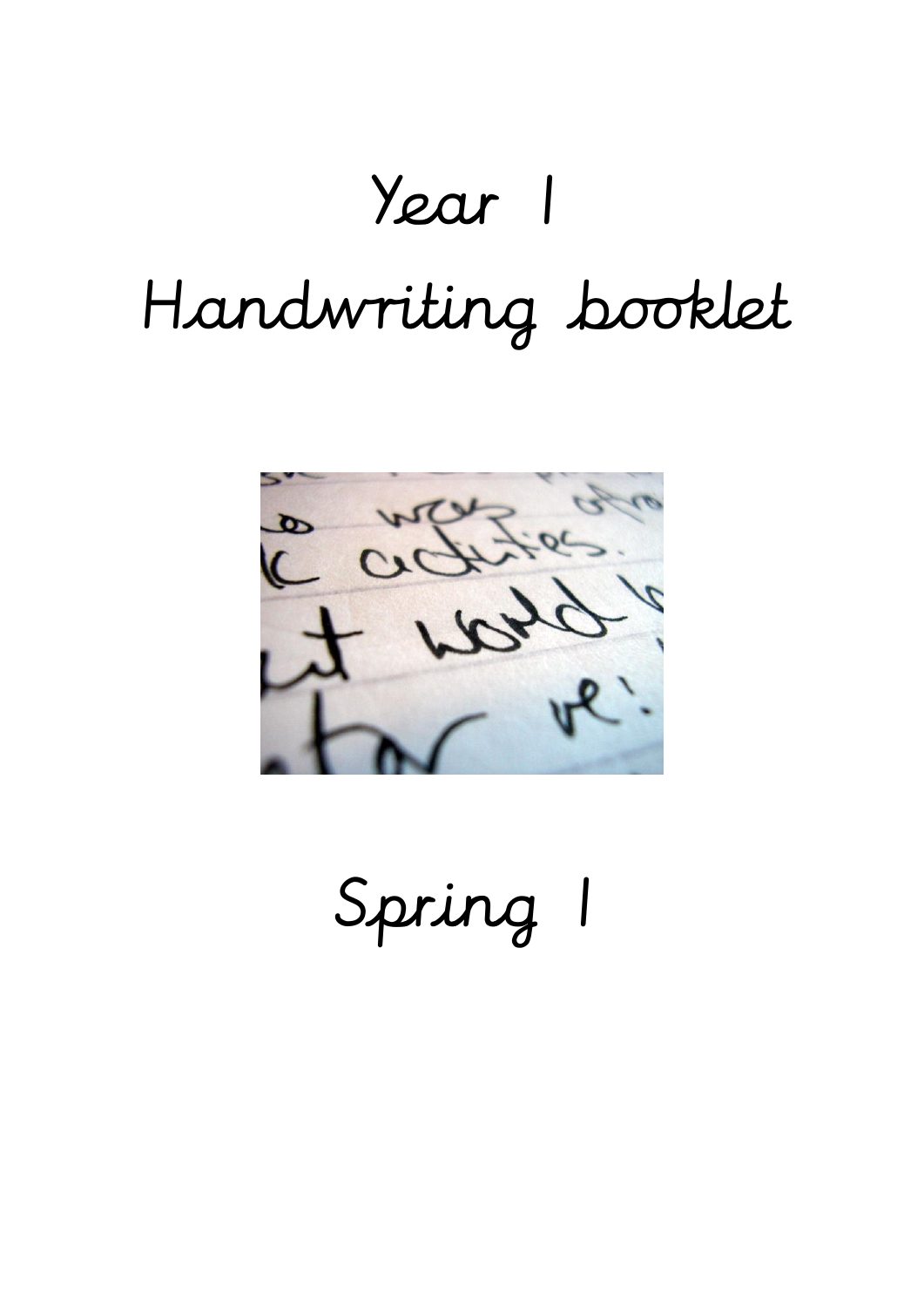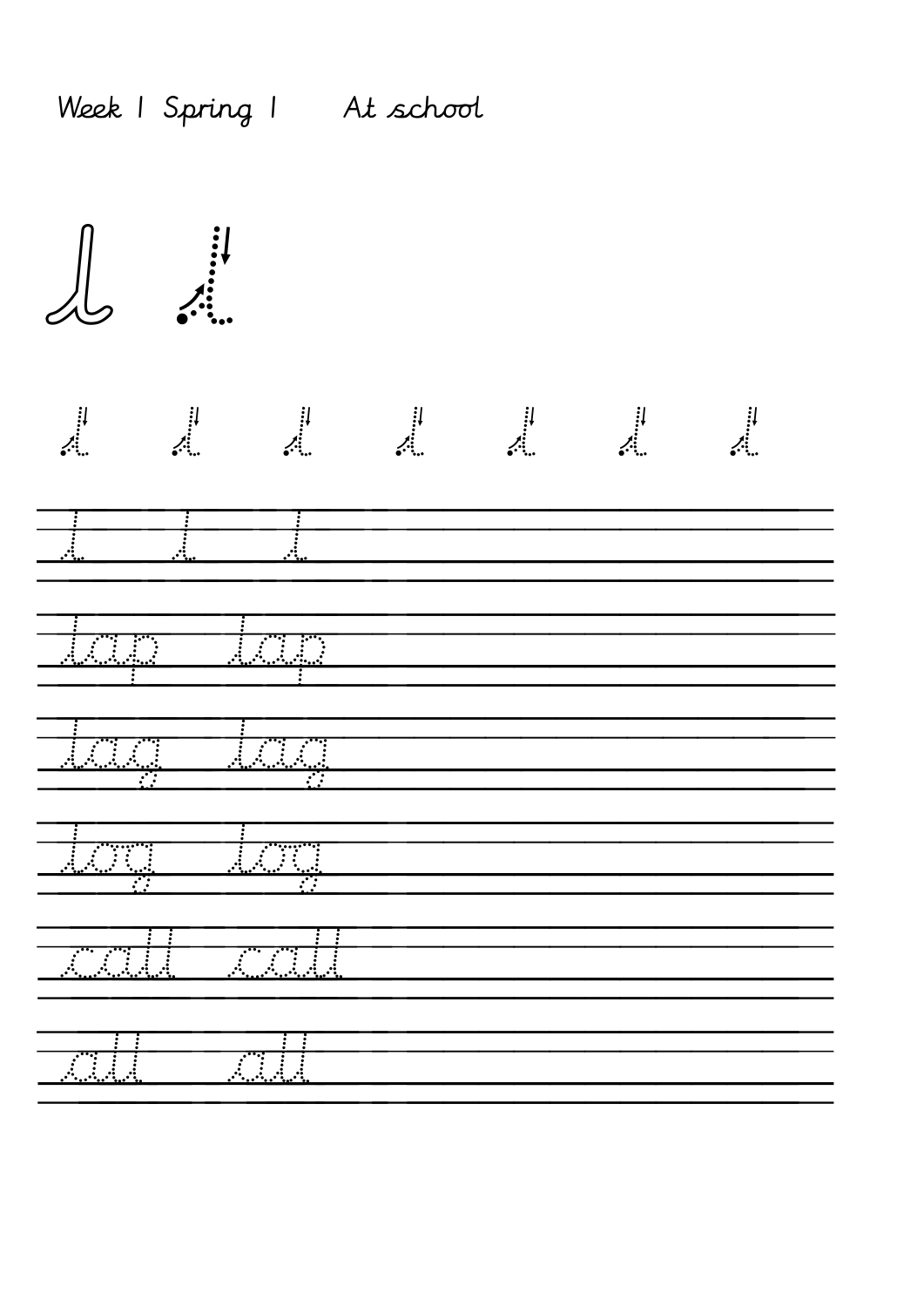|                     | Week I Spring I At home         |               |                                           |                         |  |
|---------------------|---------------------------------|---------------|-------------------------------------------|-------------------------|--|
|                     |                                 |               |                                           |                         |  |
|                     | $\frac{1}{2}$                   |               | $\mathcal{A}$ $\mathcal{A}$ $\mathcal{A}$ | $\frac{1}{\sqrt{2\pi}}$ |  |
|                     |                                 |               |                                           |                         |  |
|                     |                                 |               |                                           |                         |  |
|                     |                                 |               |                                           |                         |  |
| $\ddot{\mathbf{z}}$ | $\ddot{\cdot}$<br>$\mathcal{L}$ | $\mathcal{L}$ |                                           |                         |  |
|                     |                                 |               |                                           |                         |  |
|                     |                                 |               |                                           |                         |  |
|                     |                                 |               |                                           |                         |  |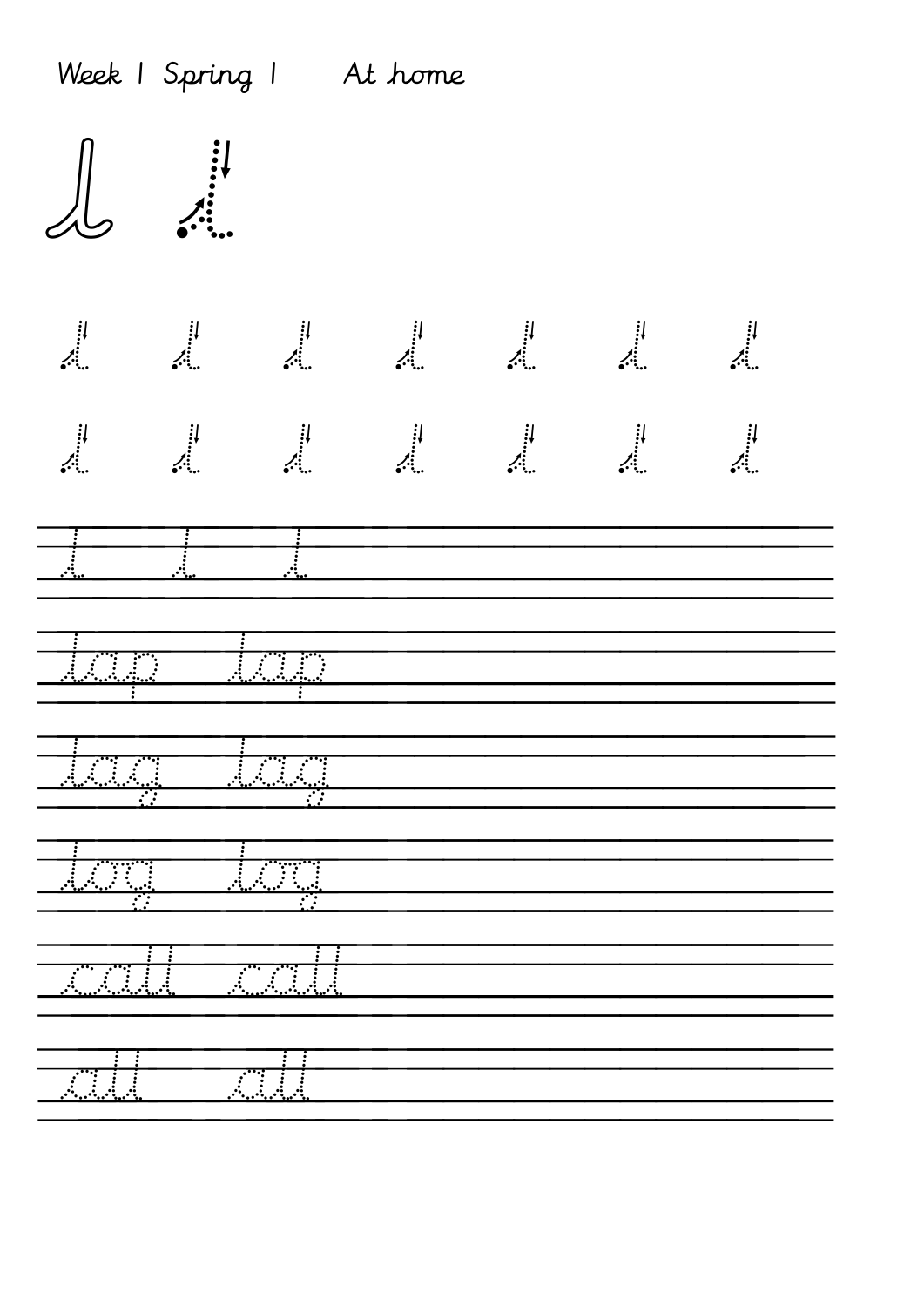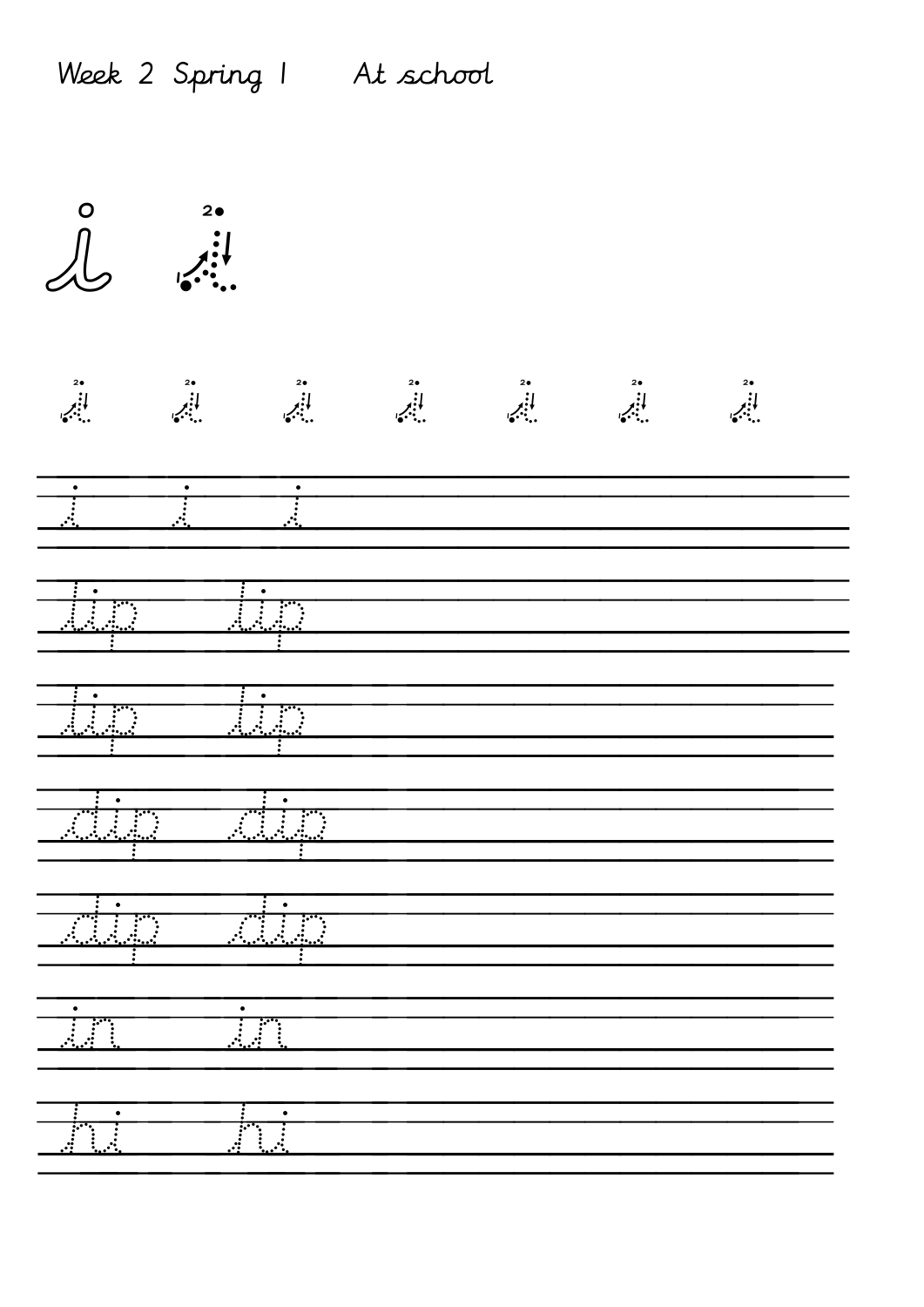| $\bigcap_{n=0}^{\infty}$                                      | $2\bullet$           |                                                                |                                                                |                                                                           |                                                 |              |  |
|---------------------------------------------------------------|----------------------|----------------------------------------------------------------|----------------------------------------------------------------|---------------------------------------------------------------------------|-------------------------------------------------|--------------|--|
| $\begin{array}{c} 2 \bullet \\ \vdots \\ \bullet \end{array}$ | $\frac{2}{\sqrt{2}}$ | $\begin{array}{c}\n\bullet \\ \bullet \\ \bullet\n\end{array}$ | $\begin{array}{c}\n\bullet \\ \bullet \\ \bullet\n\end{array}$ | $\begin{array}{c}\n\bullet \\ \bullet \\ \bullet \\ \bullet\n\end{array}$ | $\begin{matrix} 20 \\ 1 \\ 1 \\ 2 \end{matrix}$ | $\mathbb{R}$ |  |
| $\bullet$                                                     | ٠                    | $\bullet$                                                      |                                                                |                                                                           |                                                 |              |  |
|                                                               |                      |                                                                |                                                                |                                                                           |                                                 |              |  |
| ٠                                                             |                      | $\ddot{\cdot}$                                                 |                                                                |                                                                           |                                                 |              |  |
| $\overline{\cdot}$ : $\overline{\cdot}$                       |                      | $\overline{\cdot}$ : $\overline{\cdot}$<br>115                 |                                                                |                                                                           |                                                 |              |  |
|                                                               |                      | $\overline{f}$<br>F)                                           |                                                                |                                                                           |                                                 |              |  |
| ٠                                                             | $\frac{1}{2}$        | $\bullet$<br><b>Pi</b>                                         |                                                                |                                                                           |                                                 |              |  |
| $\bullet$<br>$\mathbf{f}^{\mathbf{r}}$                        |                      | $\bullet$<br><u>:</u>                                          |                                                                |                                                                           |                                                 |              |  |

Week 2 Spring 1 At home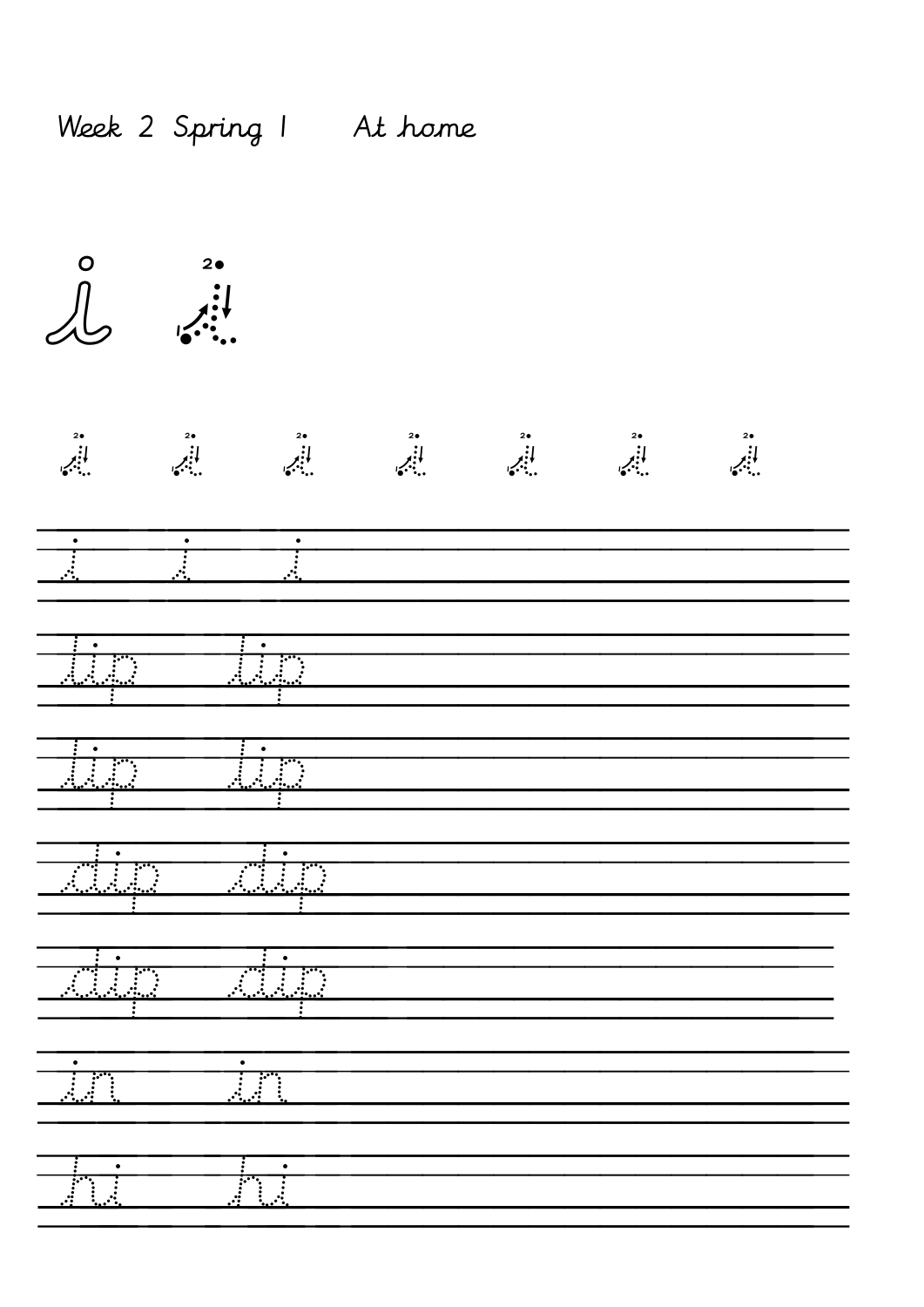|                                     | $\begin{array}{c}\n\vdots \\ \downarrow \\ \downarrow\n\end{array}$ |                                                                                                                          |  | $\begin{array}{c}\n\frac{1}{2} & \dots \\ \vdots & \vdots \\ \end{array}$ | $\begin{array}{c}\n\vdots \\ \downarrow \\ \downarrow\n\end{array}$ |  |
|-------------------------------------|---------------------------------------------------------------------|--------------------------------------------------------------------------------------------------------------------------|--|---------------------------------------------------------------------------|---------------------------------------------------------------------|--|
| $\vdots$<br>Ī                       |                                                                     | $\begin{array}{c} \begin{array}{c} \begin{array}{c} \end{array} \\ \begin{array}{c} \end{array} \end{array} \end{array}$ |  |                                                                           |                                                                     |  |
| $\frac{1}{2}$                       | $\vdots$<br>Ť                                                       | $\ddot{\cdot}$<br>Ť                                                                                                      |  |                                                                           |                                                                     |  |
| to pr                               |                                                                     | Till                                                                                                                     |  |                                                                           |                                                                     |  |
|                                     |                                                                     |                                                                                                                          |  |                                                                           |                                                                     |  |
| Ť<br>$\mathbb{Z}$<br>$\mathcal{L}$  | $\ddot{\cdot}$<br>Ī                                                 | Till                                                                                                                     |  |                                                                           |                                                                     |  |
|                                     | <b>Junia</b>                                                        |                                                                                                                          |  |                                                                           |                                                                     |  |
| ٠<br>$\overline{\mathbb{T}}$<br>FT. | $\bullet$<br>Ī                                                      |                                                                                                                          |  |                                                                           |                                                                     |  |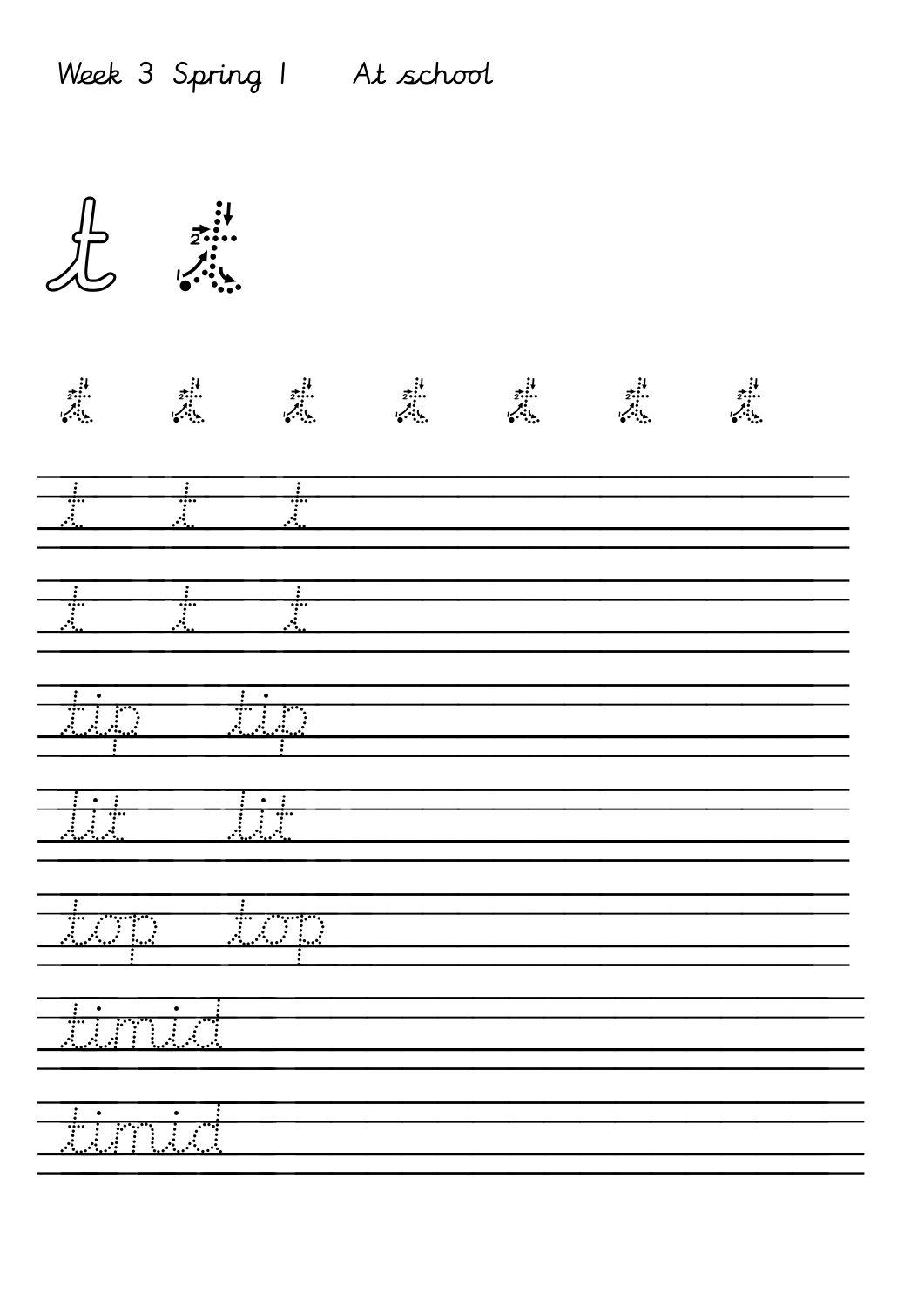|               |                               |                                             | $\begin{array}{c}\n\frac{1}{2} \\ \frac{1}{2} \\ \frac{1}{2} \\ \frac{1}{2} \\ \frac{1}{2} \\ \frac{1}{2} \\ \frac{1}{2} \\ \frac{1}{2} \\ \frac{1}{2} \\ \frac{1}{2} \\ \frac{1}{2} \\ \frac{1}{2} \\ \frac{1}{2} \\ \frac{1}{2} \\ \frac{1}{2} \\ \frac{1}{2} \\ \frac{1}{2} \\ \frac{1}{2} \\ \frac{1}{2} \\ \frac{1}{2} \\ \frac{1}{2} \\ \frac{1}{2} \\ \frac{1}{2} \\ \frac{1}{2} \\ \frac{1}{2} \\ \frac{1}{2} \\ \frac{1$ |  |  |
|---------------|-------------------------------|---------------------------------------------|-----------------------------------------------------------------------------------------------------------------------------------------------------------------------------------------------------------------------------------------------------------------------------------------------------------------------------------------------------------------------------------------------------------------------------------|--|--|
|               | $\frac{1}{2}$                 | -<br><br>                                   |                                                                                                                                                                                                                                                                                                                                                                                                                                   |  |  |
| $\frac{1}{1}$ | $\dddot{$                     | $\vdots$                                    |                                                                                                                                                                                                                                                                                                                                                                                                                                   |  |  |
| in p          | Ť                             |                                             |                                                                                                                                                                                                                                                                                                                                                                                                                                   |  |  |
| Ť             |                               | $\bullet$ :                                 |                                                                                                                                                                                                                                                                                                                                                                                                                                   |  |  |
| the street    | $\vdots$<br>Ī                 | II<br><i>:</i><br>$\ddot{\cdot}$<br>$\cdot$ |                                                                                                                                                                                                                                                                                                                                                                                                                                   |  |  |
| $\bullet$     | $\bullet$<br><u> Esterant</u> |                                             |                                                                                                                                                                                                                                                                                                                                                                                                                                   |  |  |
| ٠             | <b>TERTILET</b>               |                                             |                                                                                                                                                                                                                                                                                                                                                                                                                                   |  |  |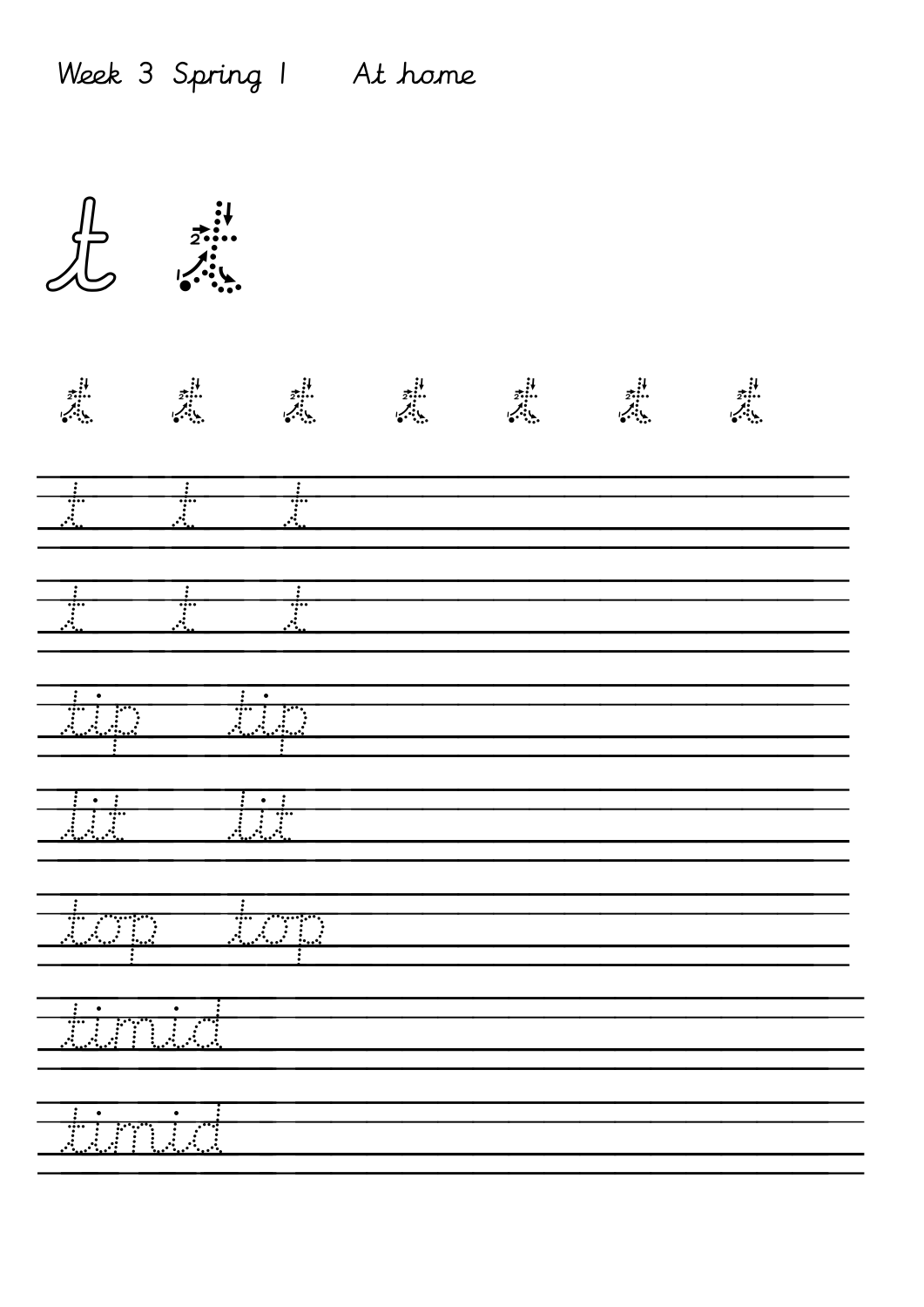LL signi

| $\mathbb{R}^{n+1}$                                                                                                  | الجاثر الجاثر الجاثر الجاثر الجاثر الجاثر |               |  |  |  |
|---------------------------------------------------------------------------------------------------------------------|-------------------------------------------|---------------|--|--|--|
|                                                                                                                     |                                           |               |  |  |  |
|                                                                                                                     |                                           |               |  |  |  |
|                                                                                                                     |                                           |               |  |  |  |
|                                                                                                                     |                                           | <u>Time</u>   |  |  |  |
| 211.121                                                                                                             |                                           | <u> Alang</u> |  |  |  |
| <u> 1999 - 1999 - 1999 - 1999 - 1999 - 1999 - 1999 - 1999 - 1999 - 1999 - 1999 - 1999 - 1999 - 1999 - 1999 - 19</u> | $\mathbf{r}$                              | <u>Inlaci</u> |  |  |  |
| Film                                                                                                                |                                           | <b>Filli</b>  |  |  |  |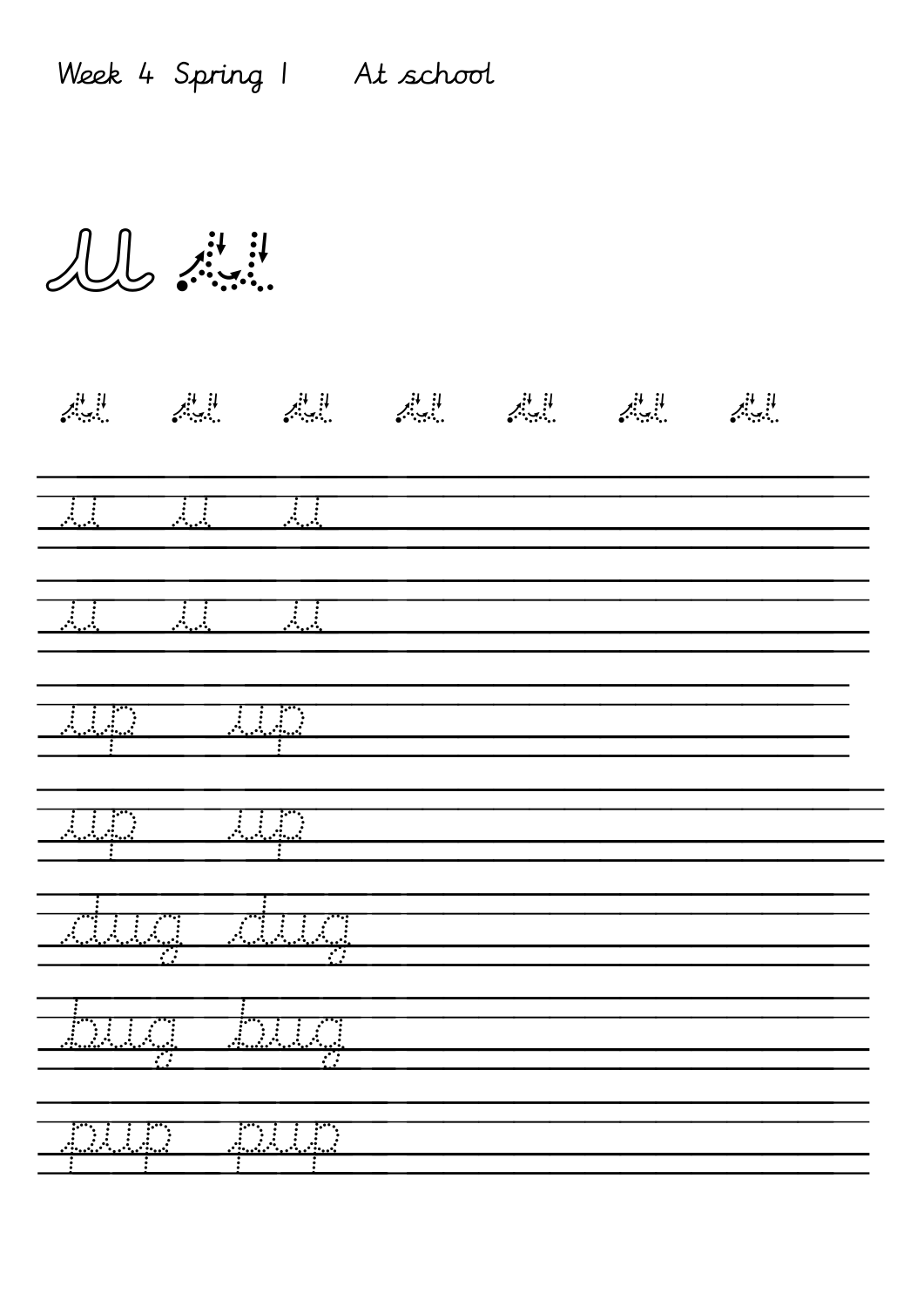$\text{min.}\ \ \begin{matrix} \frac{1}{2} & \frac{1}{2} & \frac{1}{2} \\ \frac{1}{2} & \frac{1}{2} & \frac{1}{2} & \frac{1}{2} \\ \frac{1}{2} & \frac{1}{2} & \frac{1}{2} & \frac{1}{2} \end{matrix}$ 

| $\mathbb{R}^{\mathbb{N}}$ |                                                                                                                     |  | الجائير الجائير الجائير الجائير الجائير الجائير |  |
|---------------------------|---------------------------------------------------------------------------------------------------------------------|--|-------------------------------------------------|--|
|                           |                                                                                                                     |  |                                                 |  |
| $\mathcal{A}$             |                                                                                                                     |  |                                                 |  |
| <b>ALLEY</b>              | <b>Alian</b>                                                                                                        |  |                                                 |  |
|                           | <b>TERMIN</b>                                                                                                       |  |                                                 |  |
| Alang                     | 2112                                                                                                                |  |                                                 |  |
| <b>Filled State</b>       | <u> 1999 - 1999 - 1999 - 1999 - 1999 - 1999 - 1999 - 1999 - 1999 - 1999 - 1999 - 1999 - 1999 - 1999 - 1999 - 19</u> |  |                                                 |  |
| <u> Film</u>              | <b>The President</b>                                                                                                |  |                                                 |  |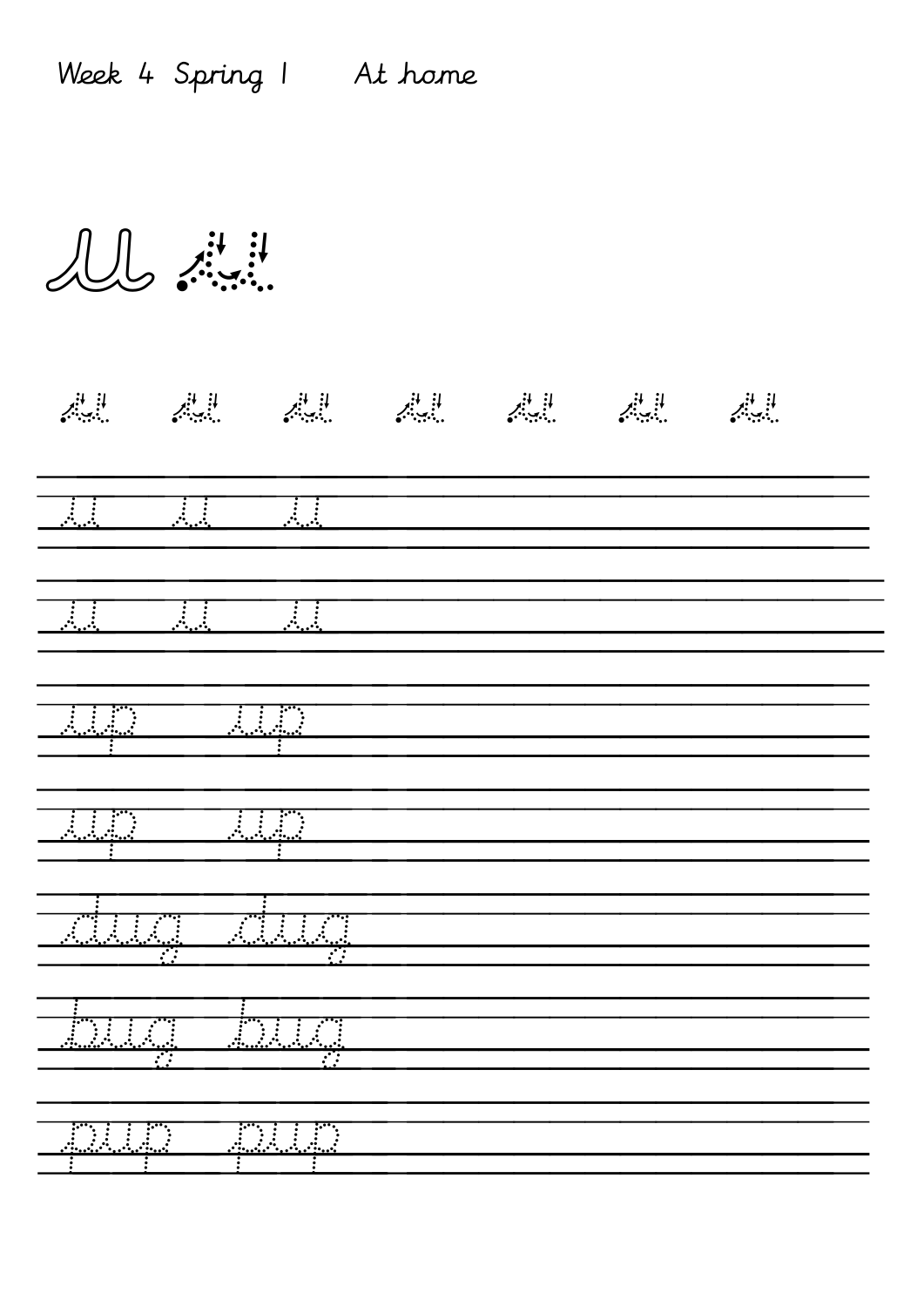Week 5 Spring 1 At school

N Arig v v v v v v v  $\mathcal{N} = \mathcal{N} = \mathcal{N}$  .  $\mathcal{N} = \mathcal{N} = \mathcal{N}$  .  $\mathcal{N} =$ vid vid vac vac vo vo vo van van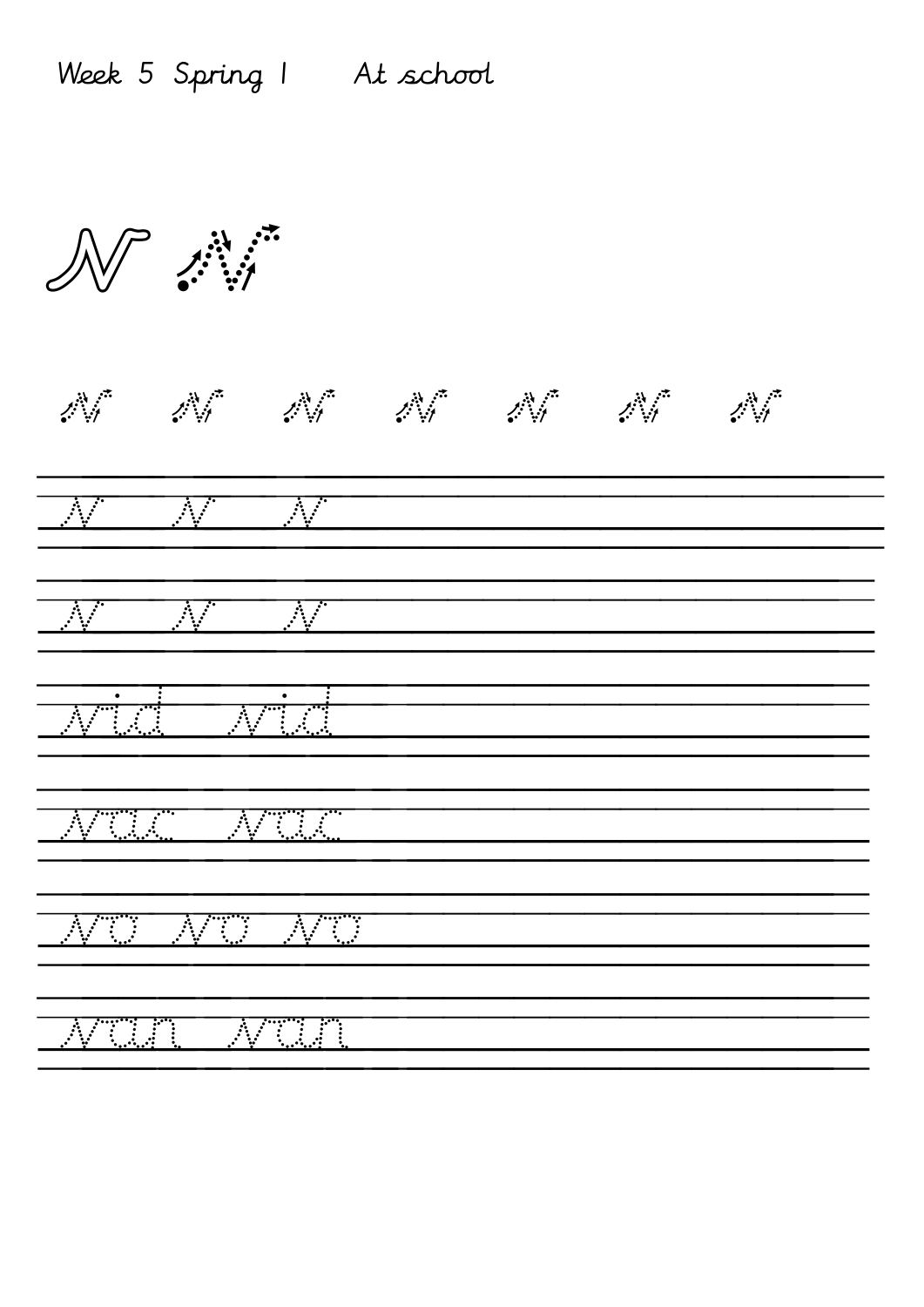W AN v v v v v v v  $\overline{\mathcal{N} = \mathcal{N} = \mathcal{N} }$  $\overline{\mathcal{N} = \mathcal{N} = \mathcal{N} =}$ vid vid vac vac vo vo vo van van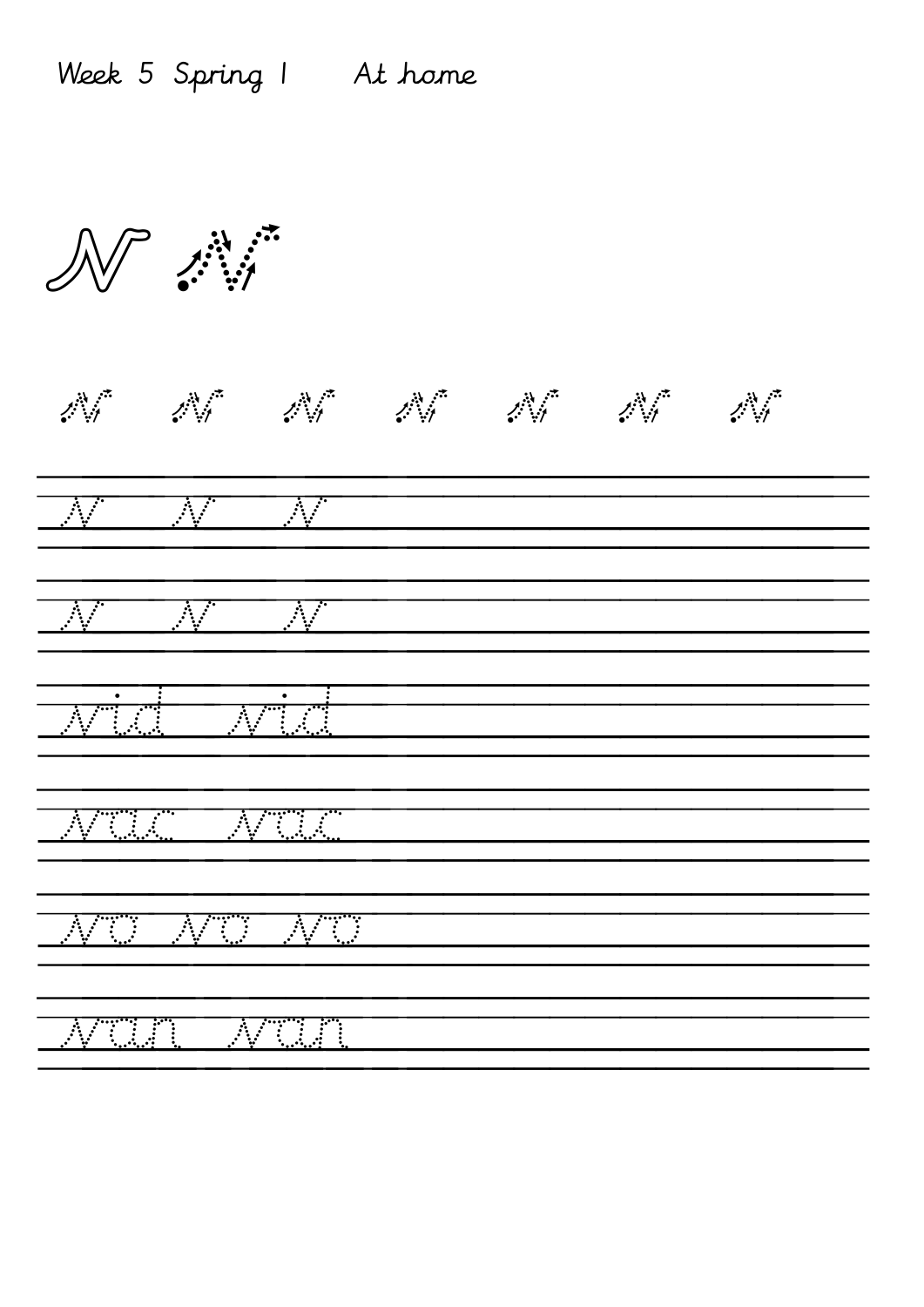Week 6 Spring 1 At school

 $\mathbb{Z}^N$ 

## w w w w w w w

w w w

w w w

WA WA

bow bow

now now

wo wo wag wag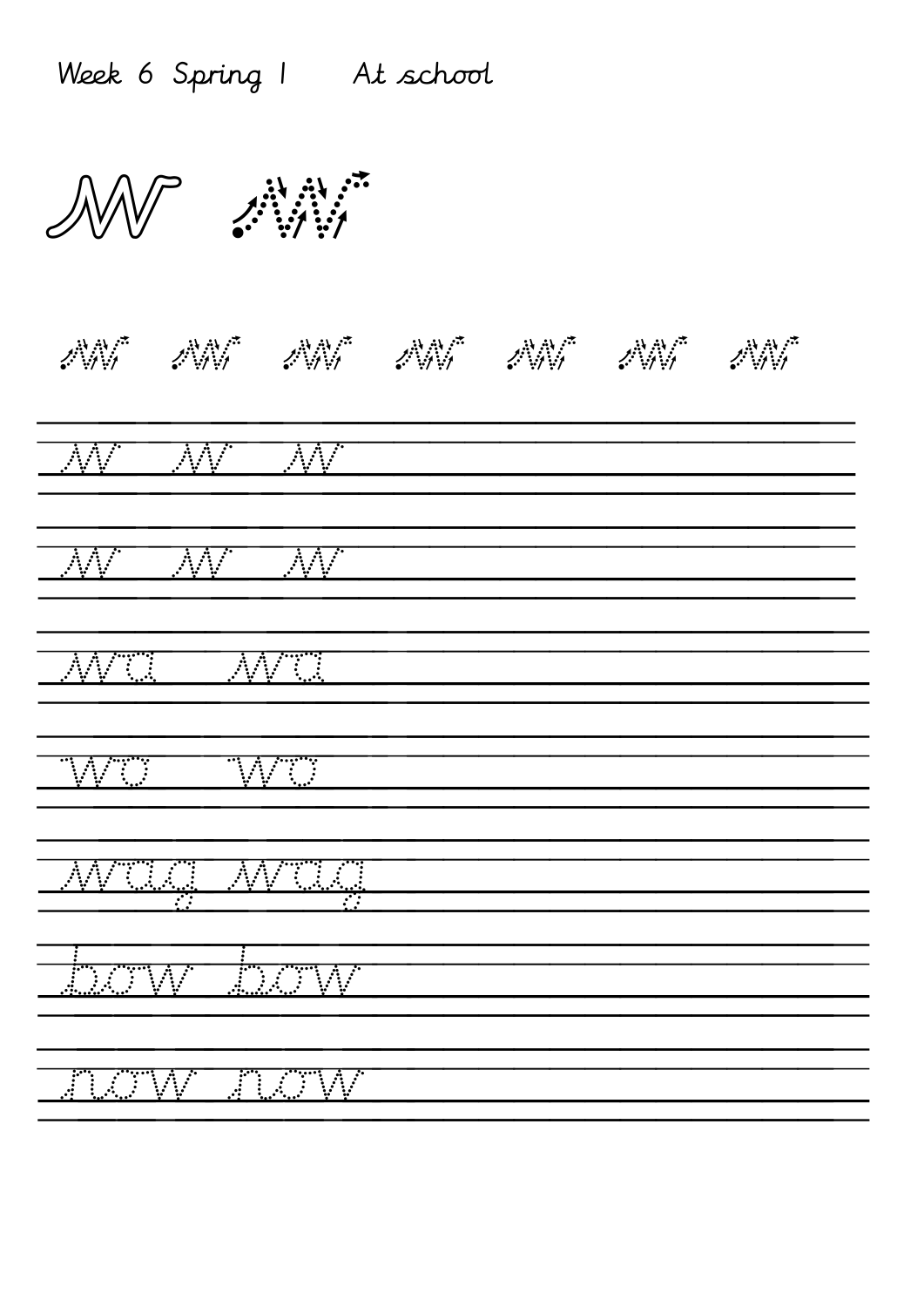$\mathbb{Z}^n$ w w w w w w w W W W  $\overline{\mathcal{W} \cdot \mathcal{W} \cdot \mathcal{W}}$ WC WC wo wo wag wag bow bow **now now**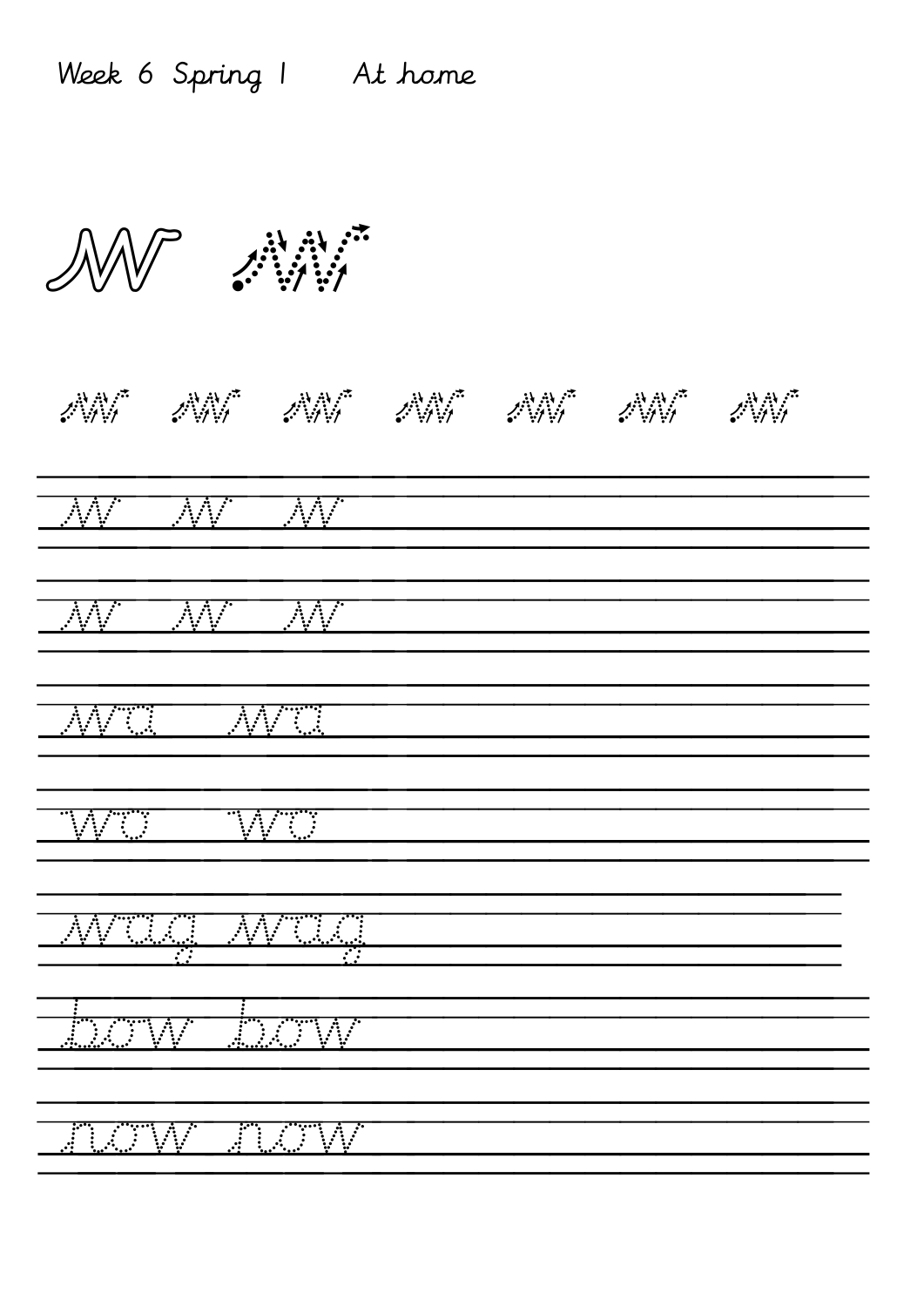$\begin{array}{c}\n\mathbf{1} \\
\mathbf{1} \\
\mathbf{1}\n\end{array}$ <u> Alexander Alexand</u> **RESEAM REAL AND START ALCOMY JESTARY Jessie** <u>ig</u> <u>Trall</u> <u>thural</u>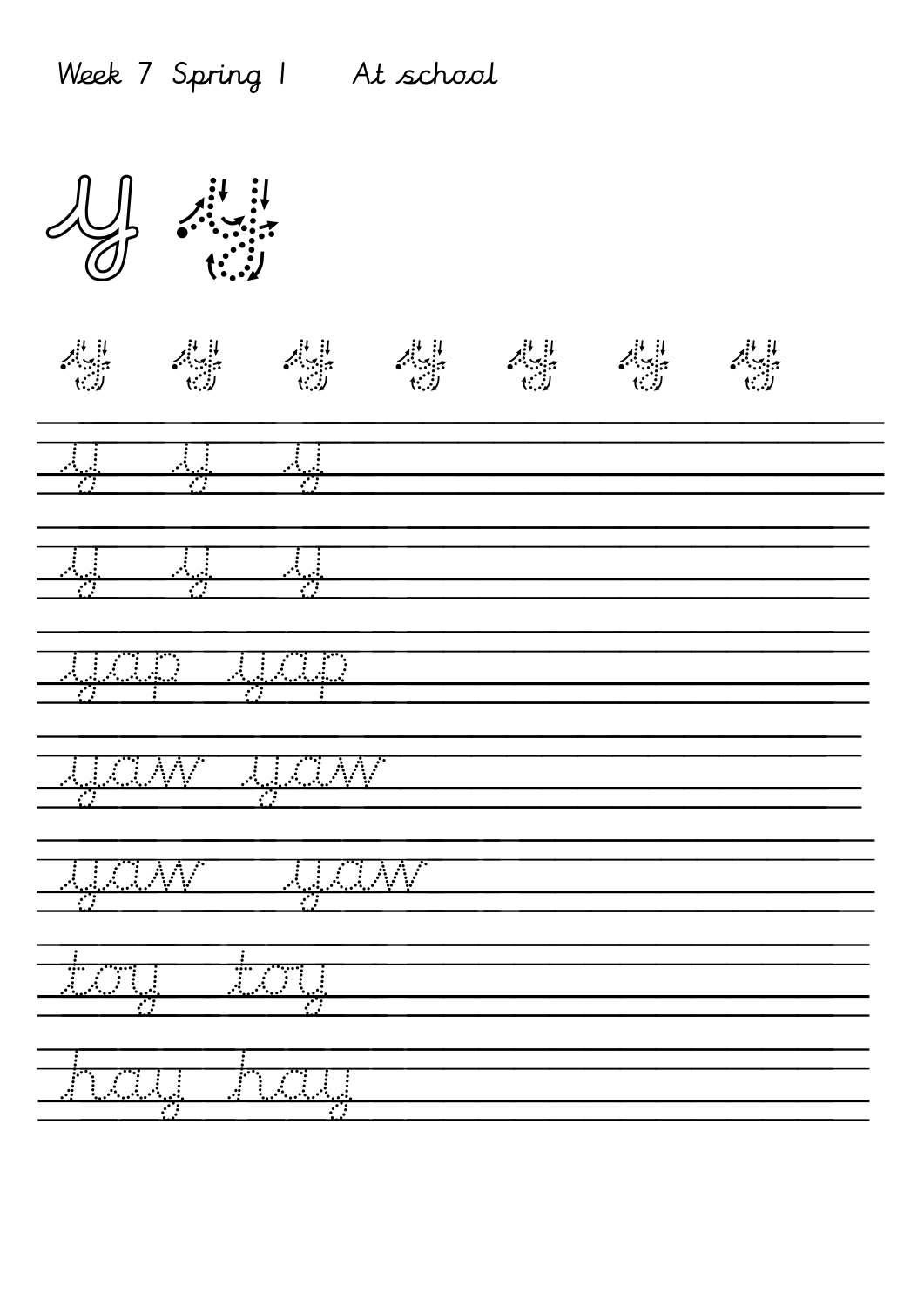$\frac{1}{\sqrt{2}}$   $\frac{1}{\sqrt{2}}$ **JUSTAV ALCOMO** <u>JUCIAN</u> **JESTARY INSTERN** <u>ig</u> hall. **The Company**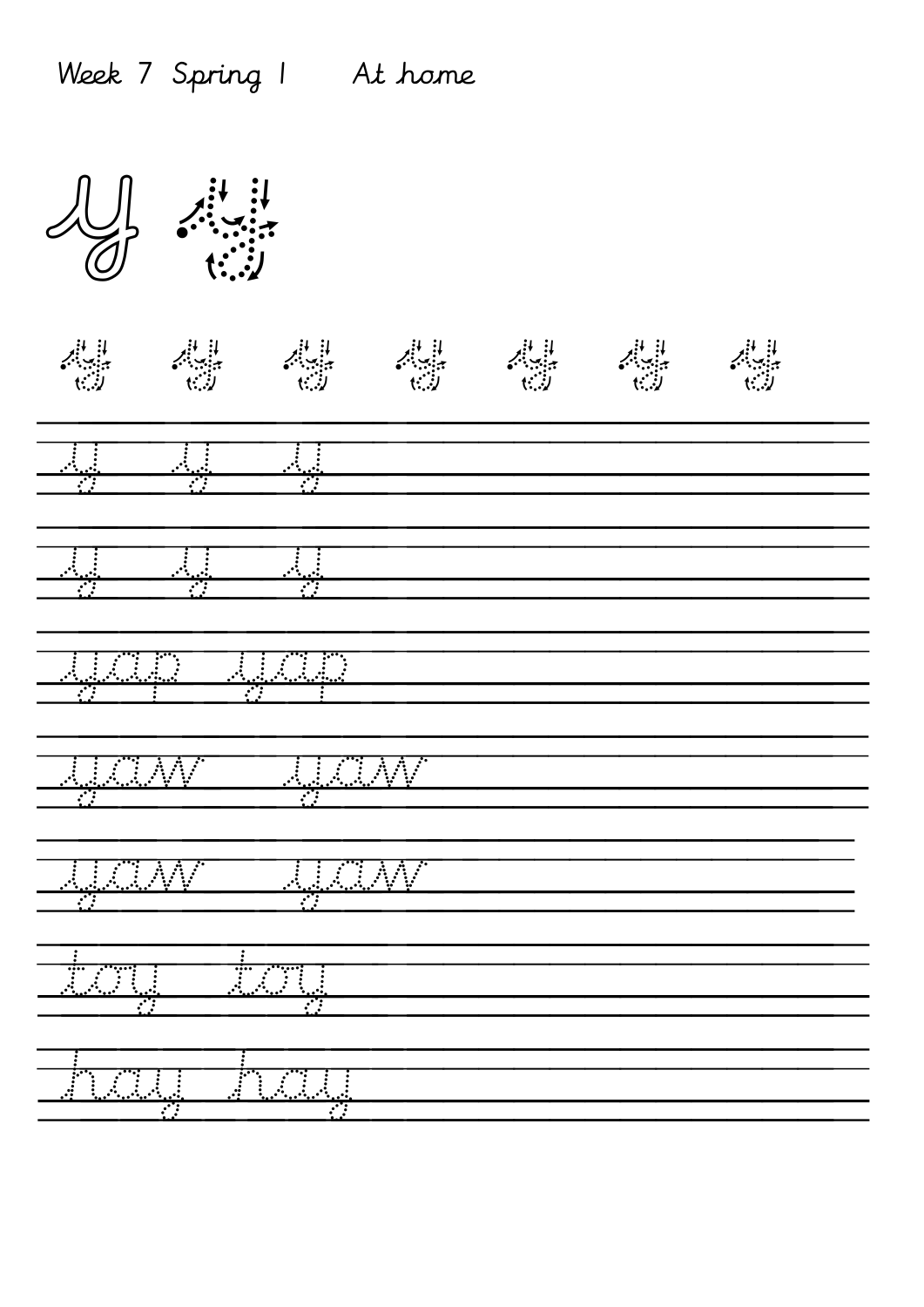## Year 1 Handwriting booklet



Spring 2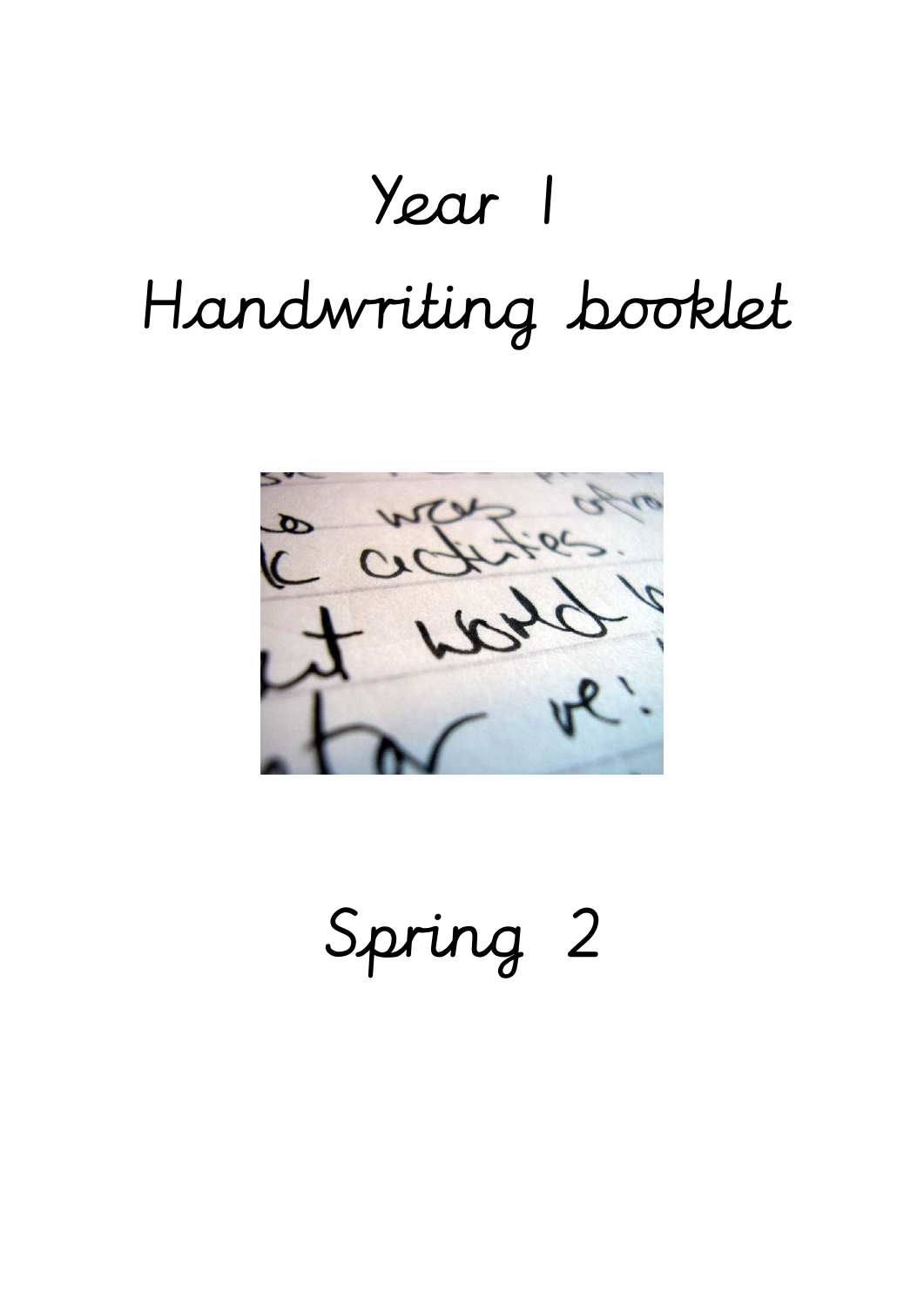R : e e e e e e e e e e e e e egg egg eat eat peg peg me me ee ee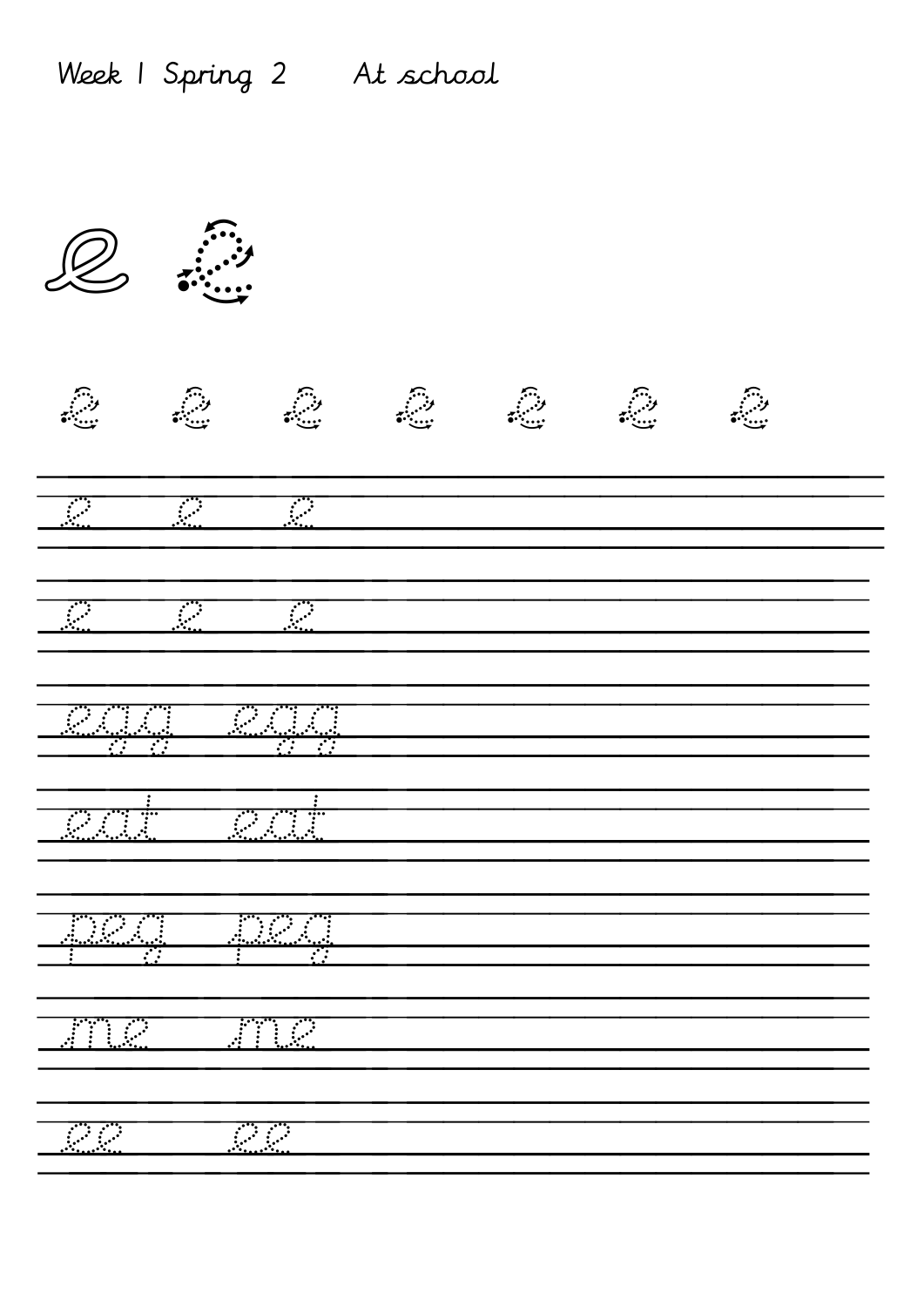R : e e e e e e e e e e e e e egg egg eat eat peg peg me me ee ee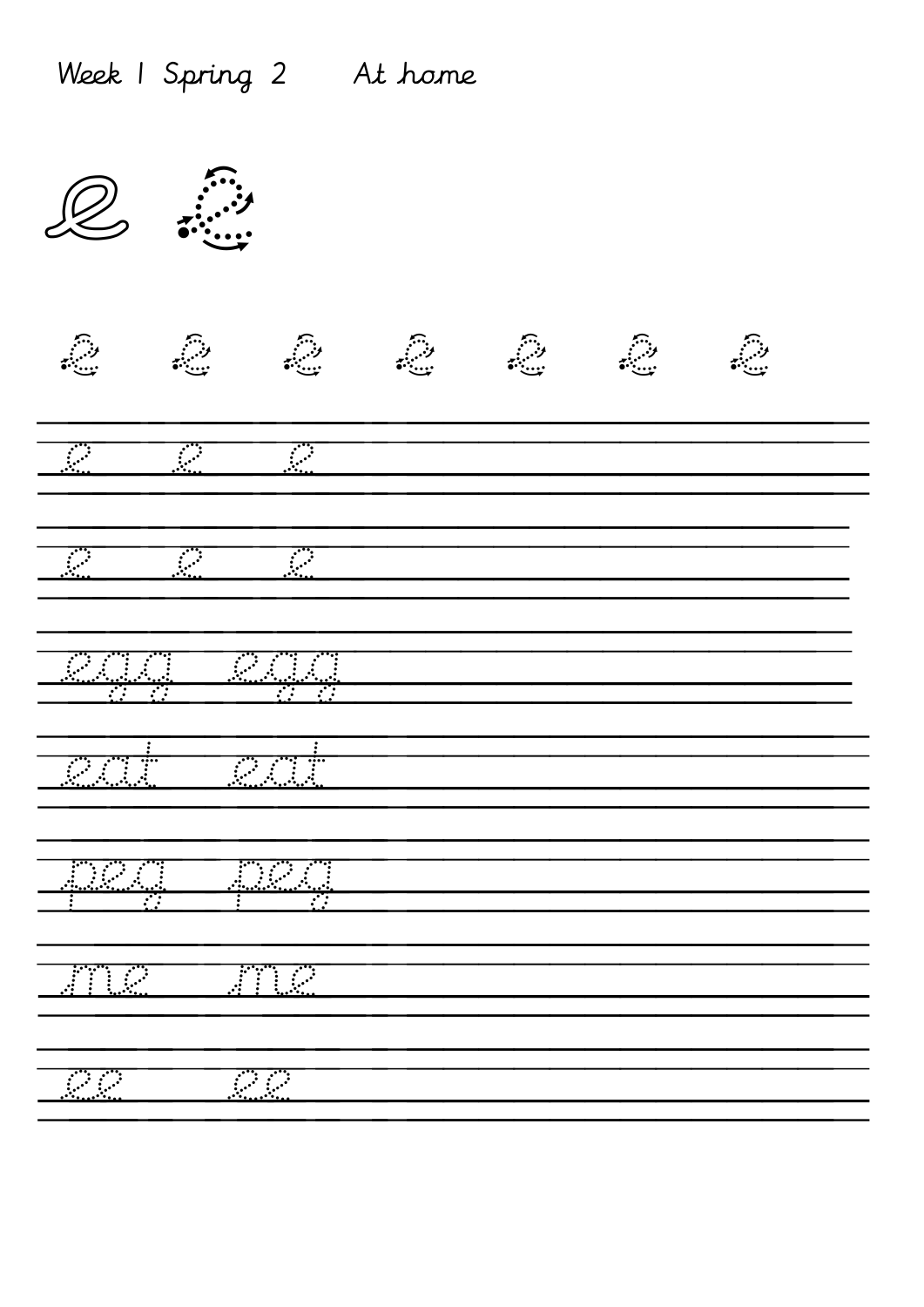$\begin{matrix} \frac{1}{2} & \frac{1}{2} \\ \frac{1}{2} & \frac{1}{2} \\ \frac{1}{2} & \frac{1}{2} \end{matrix}$ f f f f f f f f f f f f f f f f f fig fig f foot foot fit fit fad fad far far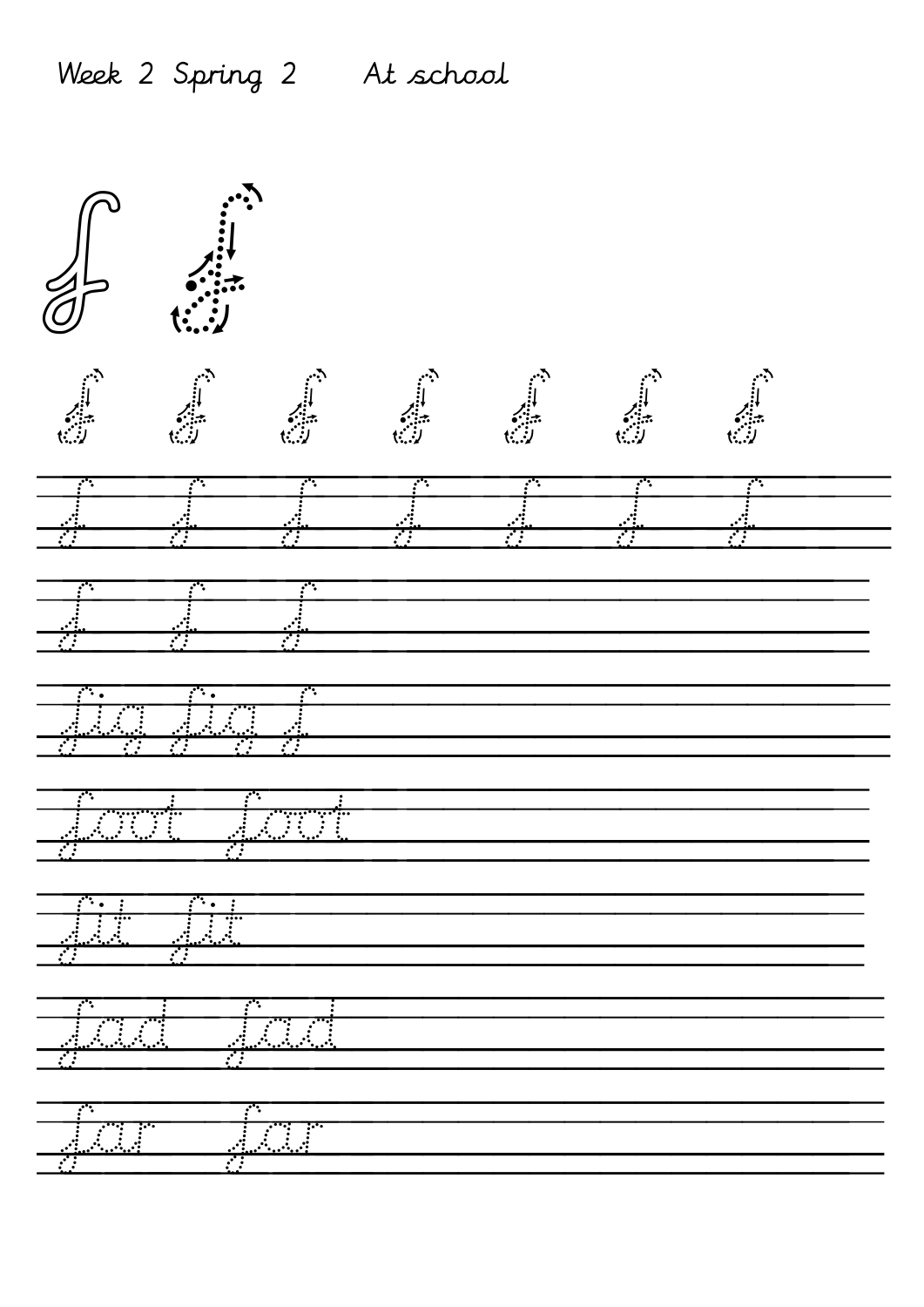$\begin{matrix} \frac{1}{2} & \frac{1}{2} \\ \frac{1}{2} & \frac{1}{2} \\ \frac{1}{2} & \frac{1}{2} \end{matrix}$ f f f f f f f f f f f families fig fig foot foot fit fit fad fad far far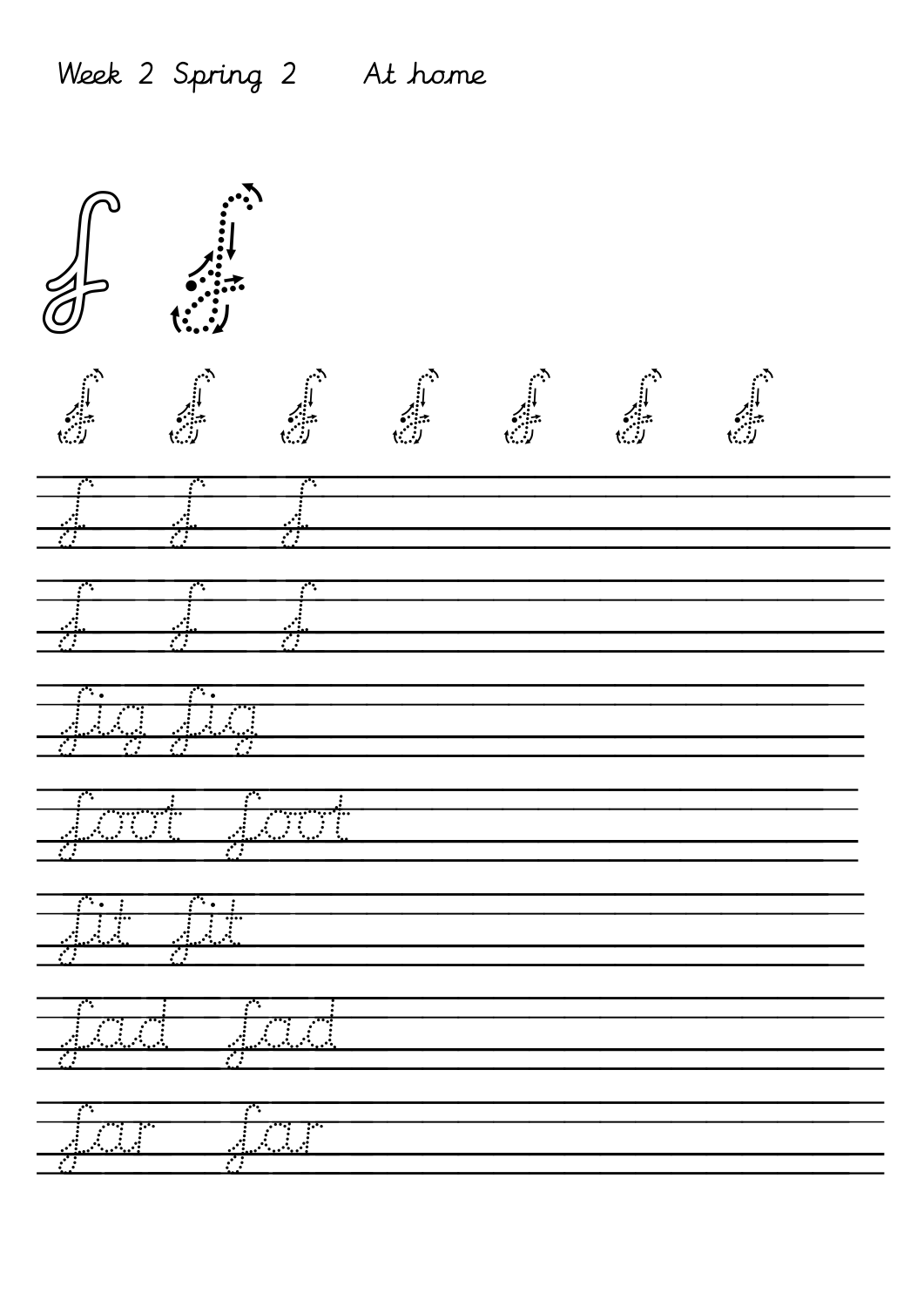## Week 3 Spring 2 At school

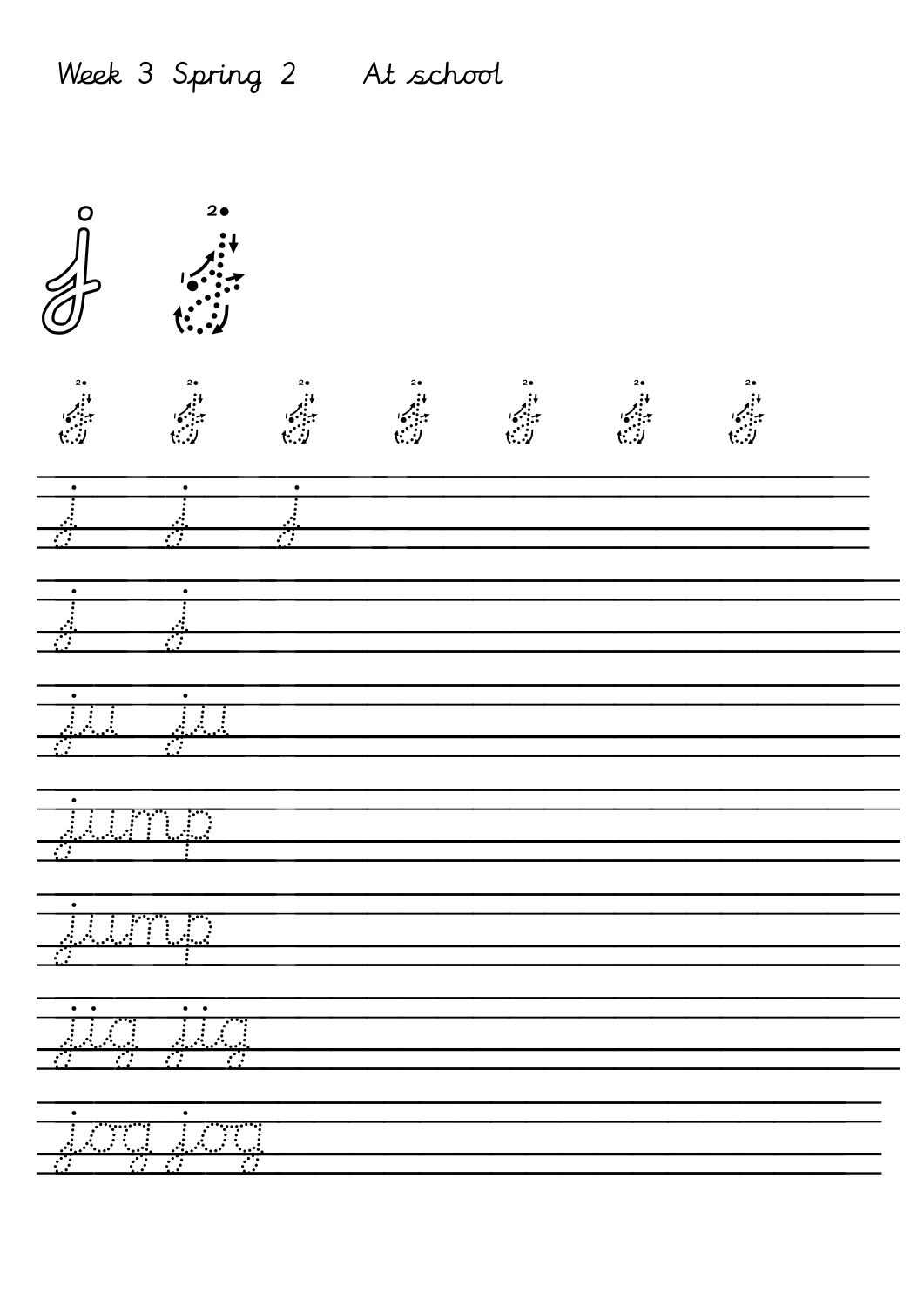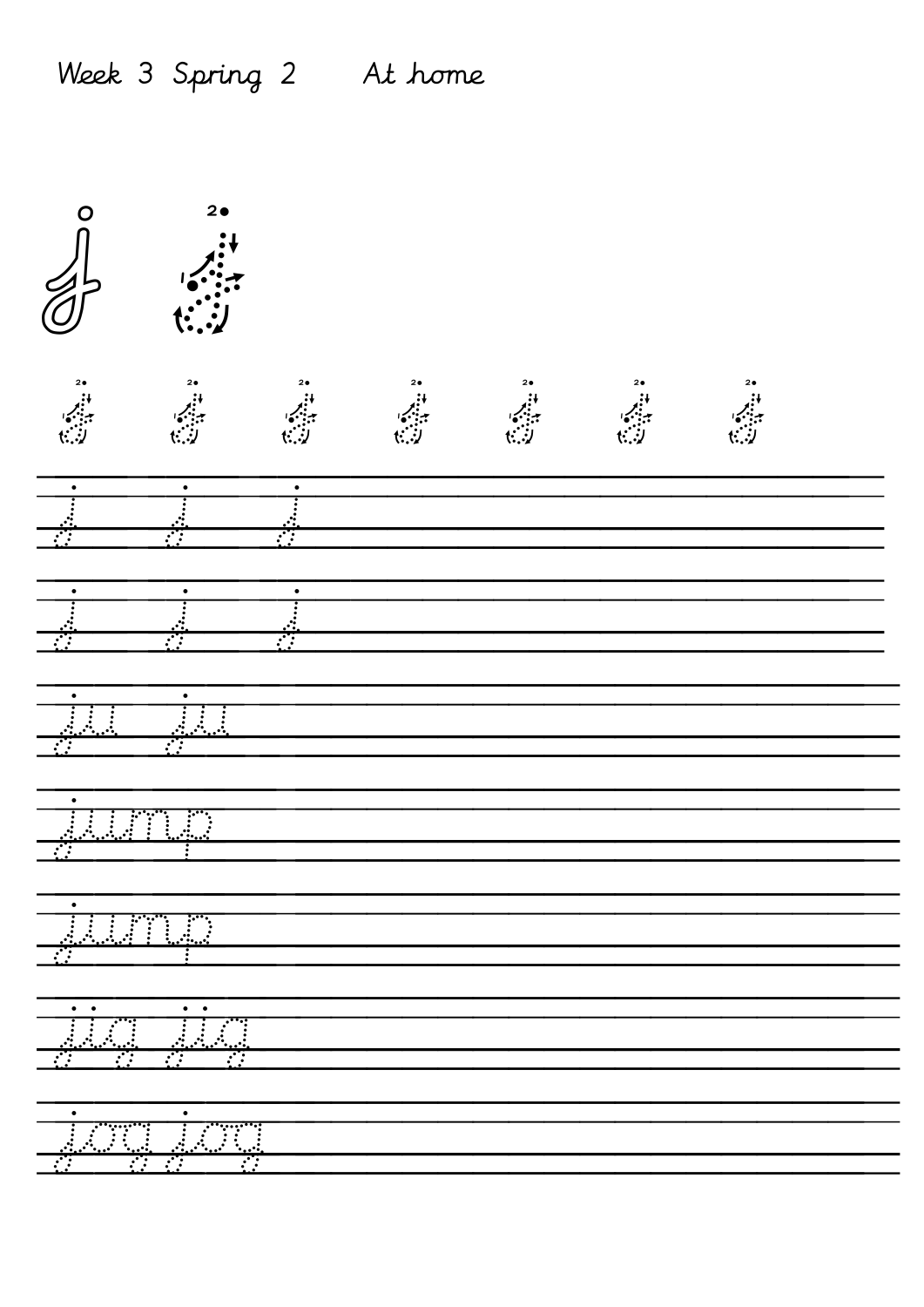k k k k k k k k k k k k k k k k k k k k k  $k \rightarrow k$ kip kip kid kid pick pick lick lick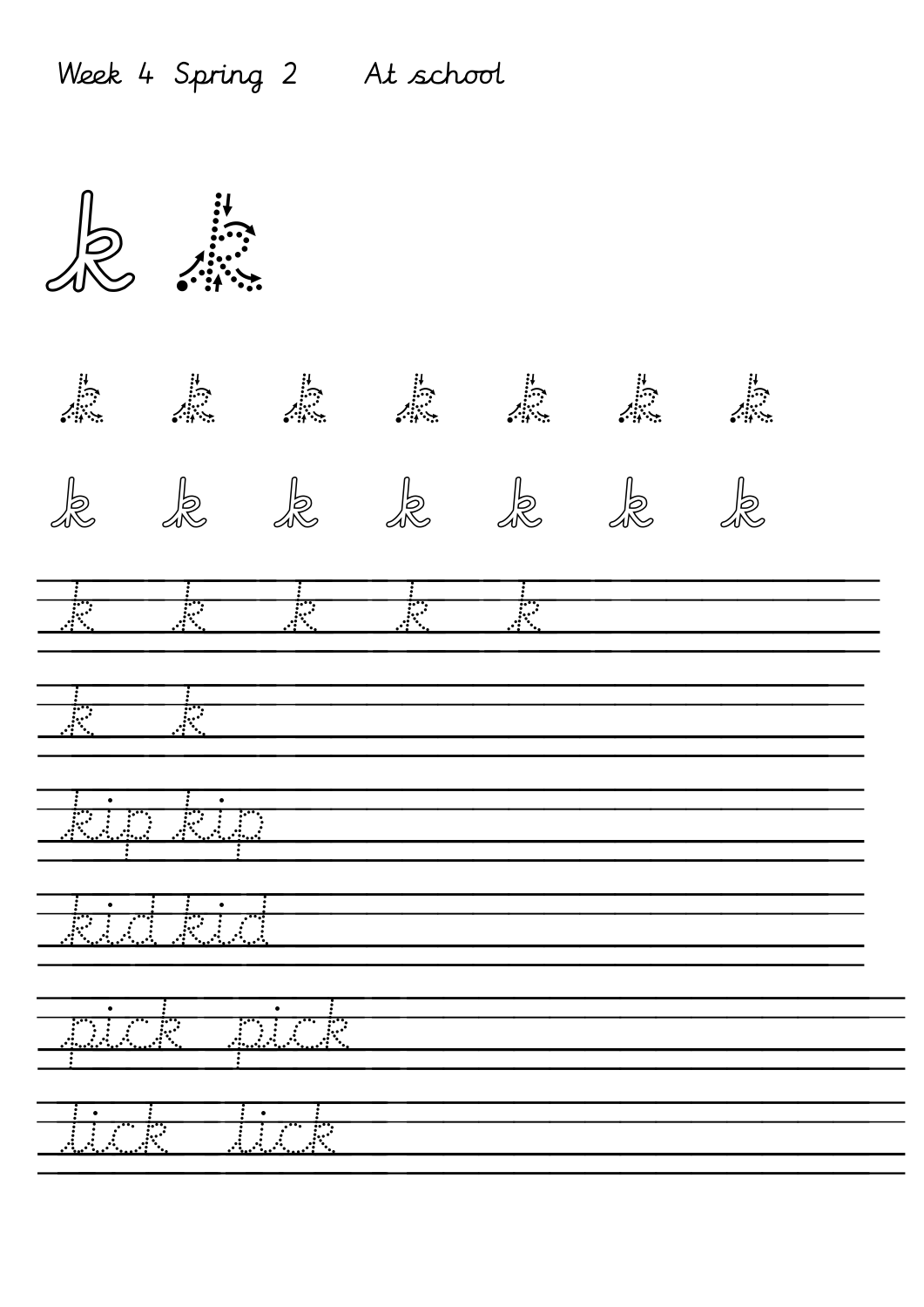$\frac{1}{\sqrt{2}}$ k k k k k k k k k k k k k k  $k - k - k$  $k$  k k kip kip kid kid pick pick lick lick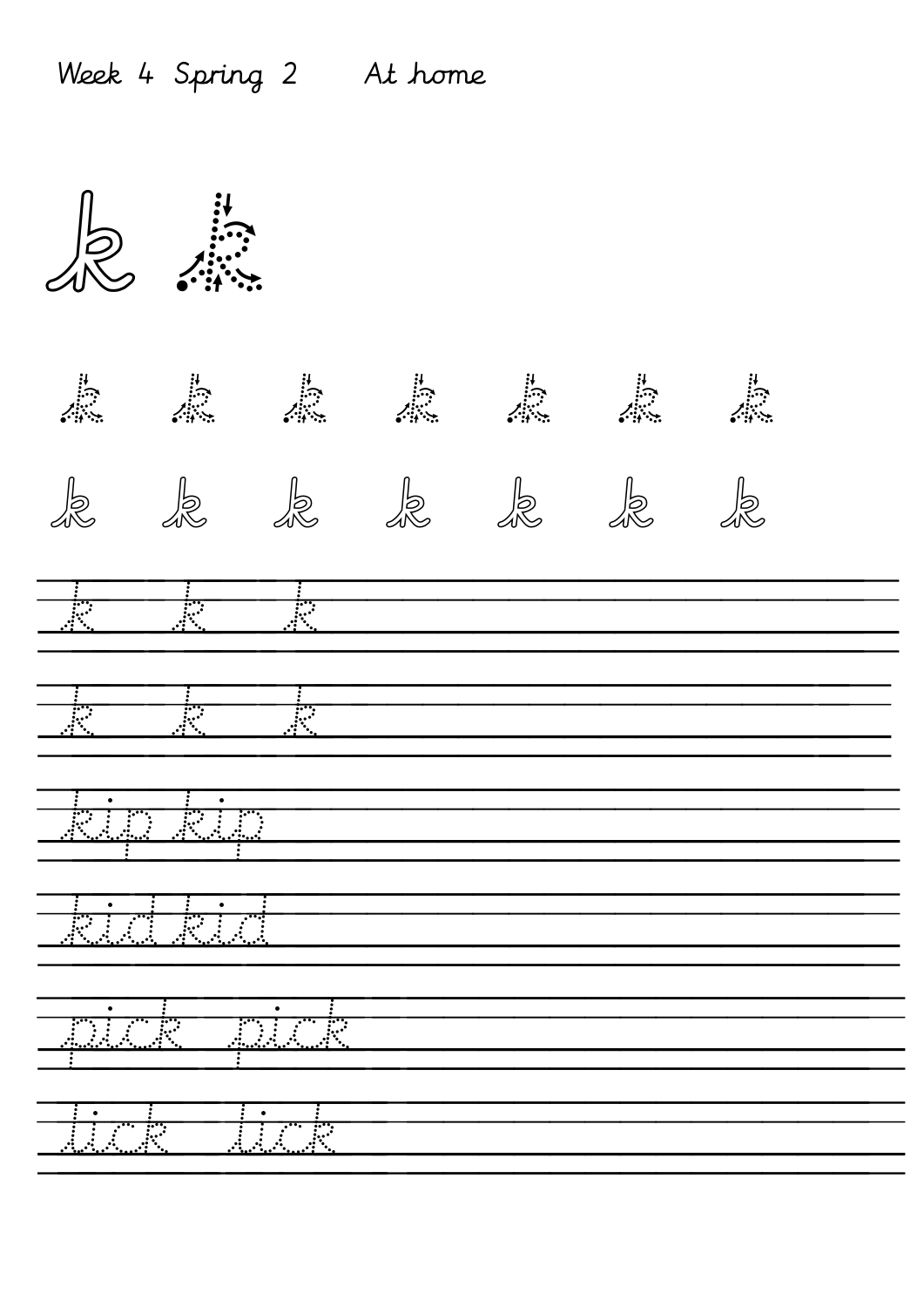| Week 5 Spring 2 At school                                                                                                                                                           |
|-------------------------------------------------------------------------------------------------------------------------------------------------------------------------------------|
| $\begin{array}{c}\n\begin{array}{c}\n\downarrow \\ \downarrow \\ \downarrow \\ \downarrow\n\end{array}\n\end{array}$                                                                |
| $\mathcal{L}^{\mathcal{I},\mathcal{I}}_{\mathcal{I},\mathcal{I}}$<br>$\begin{array}{c}\n\mathbf{1} & \mathbf{1} \\ \mathbf{1} & \mathbf{1} \\ \mathbf{1} & \mathbf{1}\n\end{array}$ |
| $\ddot{\cdot}$ .                                                                                                                                                                    |
| $\mathbf{r}$                                                                                                                                                                        |
| rys m                                                                                                                                                                               |
|                                                                                                                                                                                     |
| <u>т.</u>                                                                                                                                                                           |
|                                                                                                                                                                                     |
| $\overline{\mathbb{T}}$                                                                                                                                                             |
| $\cdot$ :                                                                                                                                                                           |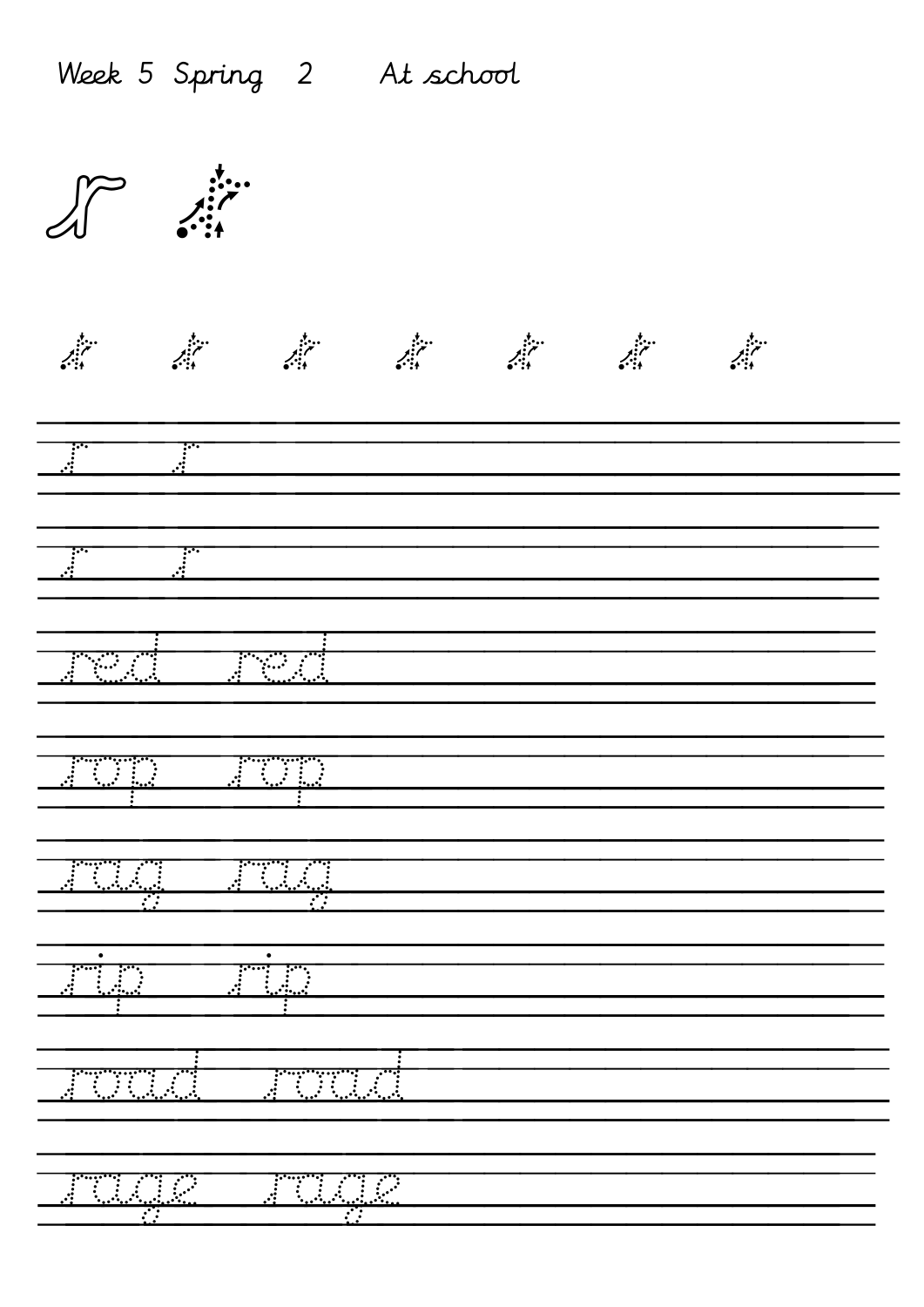r r r r r r r r r r r r r **Treat Trunca** France ripa<br>Ripa pa arroa a rage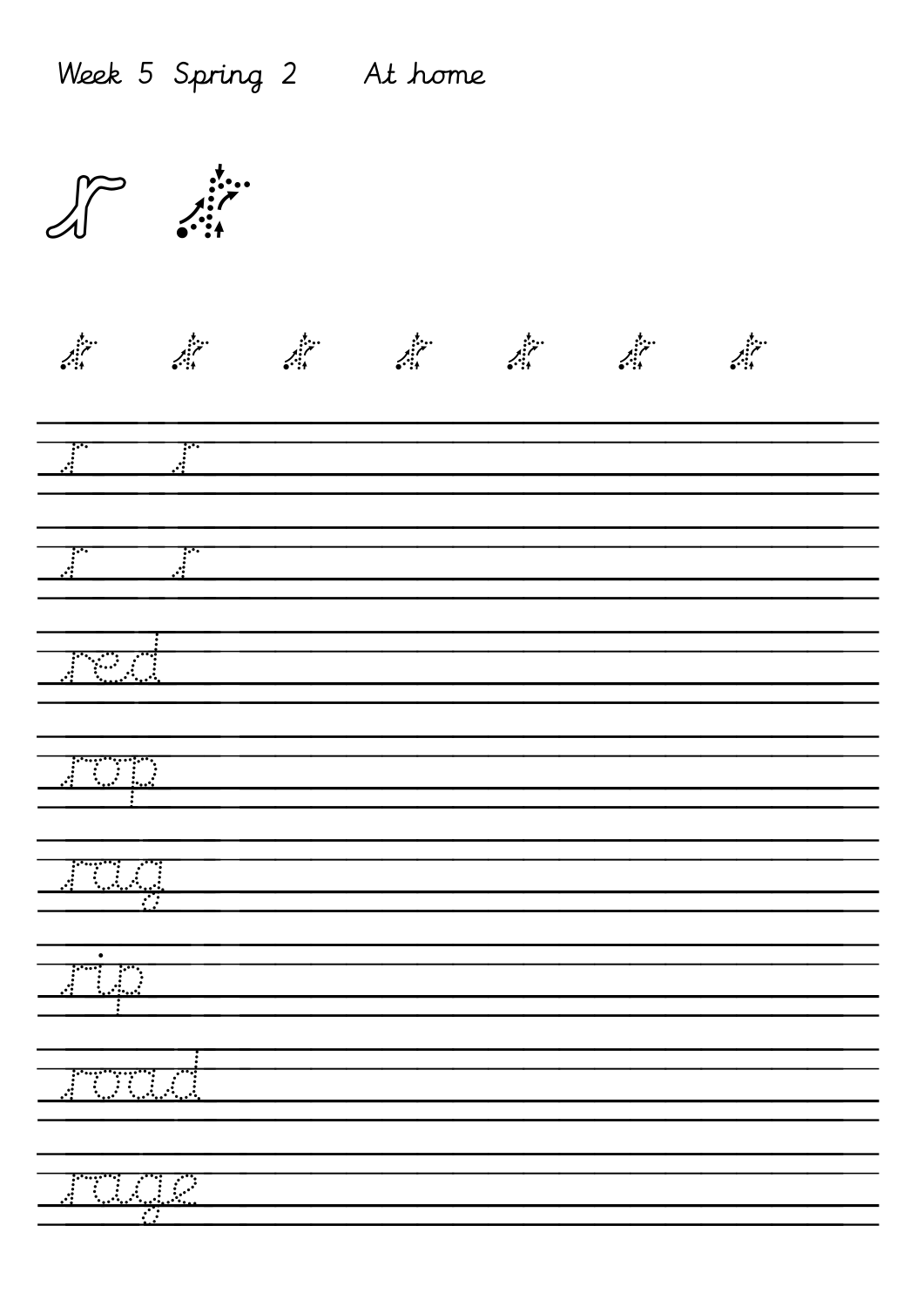$\int_{0}^{1}$ 18. 18. 18. 18. 18. 18. 18. 18. **ANGEL AUTE ALIT** FLIS his.  $\frac{1}{\sqrt{2}}$